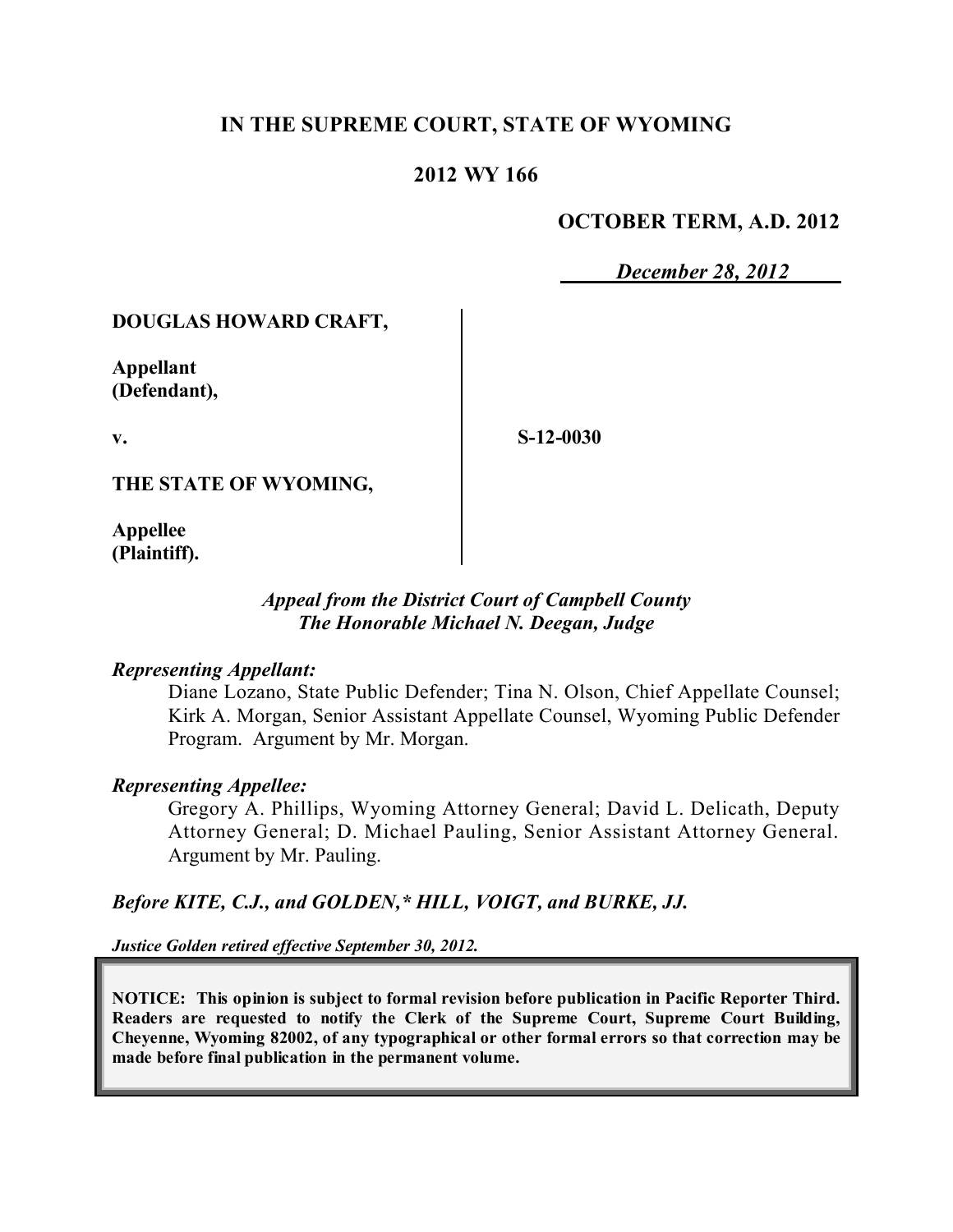## **GOLDEN**, Justice.

[¶1] A jury convicted Appellant Douglas Craft of sexual exploitation of a child. Craft challenges that conviction on two discrete grounds. First, he claims the State presented insufficient evidence proving the elements of the charged crime, and he faults the district court for not granting his motion for judgment of acquittal at the close of the State's casein-chief. Craft also contends the jury's verdict is tainted by prosecutorial misconduct. Finding no reversible error, we affirm.

### **ISSUES**

[¶2] Craft phrases his issues for our consideration as follows:

I. Did the district court err when it denied Appellant's motion for judgment of acquittal, for lack of sufficient evidence?

II. Did the prosecutor commit misconduct when he argued the jury should view an exhibit as substantive proof, after he had previously asserted to the hearsay objection that the exhibit was not being offered to prove the truth of the matter asserted?

## **FACTS**

[¶3] EW, born in 1995, first met Craft at her uncle's home in January 2008 and briefly communicated with him on the internet. Approximately two years later, EW and Craft reconnected and began conversing with each other on Facebook. EW discussed problems she was having at home, and Craft attempted to give her advice. Eventually, they exchanged cell phone numbers, quit communicating on Facebook, and began contacting each other solely through text messages. Initially, the content of their text messages mirrored that of their earlier exchanges on Facebook. However, the tenor of the texts quickly changed.

[¶4] At EW's request, Craft sent her pictures of his tattoos. EW reciprocated by sending Craft a picture of her face. Craft then asked for better pictures and told EW that he wanted to see more skin. EW responded by sending him a picture of her upper body, clothed only in a bra. The conversations then turned to their mutual sexual attraction and whether EW would send Craft nude close-up pictures of herself. She responded by sending a picture with her bare breasts exposed. Craft told EW that she was "hot" and that he wished he could be lying in bed with her. A short time later they engaged in an imaginary sexual encounter; each telling the other through their text messages what they imagined both of them would do.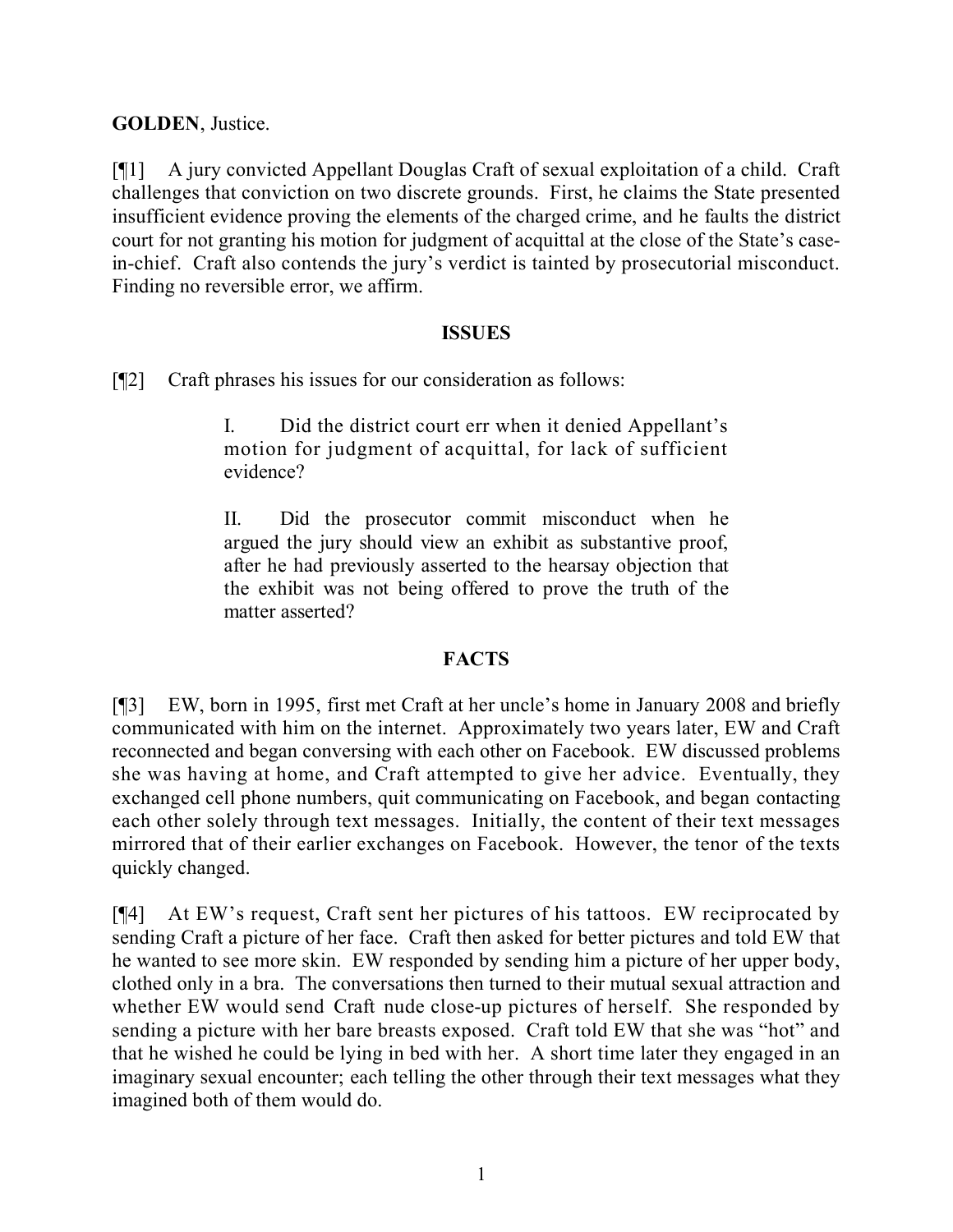[¶5] Craft encouraged EW to think of him sexually, telling her he wondered what it would be like to "be with" her and sending her a picture of his genitals. They then exchanged more explicit descriptions of having sex with one another, and Craft asked for a nude picture of EW below the waist. Eventually, EW took a picture of her vagina and sent it to Craft. In the picture, EW sat on her tucked knees in front of her bedroom door. Craft complained that the picture was "very bad" and that he could not see what he wanted to see. However, EW maintained the picture showed the top – the "formation" – of her vagina.

[¶6] On February 8, 2010, EW's father discovered on her cell phone a text message conversation between EW and Craft. He saw that EW had sent Craft a picture of her panties, and that Craft had responded that he wanted to take them off her. The father contacted the Campbell County Sheriff's Office. That evening, Deputy Sheriff Mark Raymond spoke with EW and her father at their home and examined the text messages that were on the girl's phone. The deputy noticed that numerous texts had sexual undertones and that Craft had asked EW whether he was going to get some "really good pictures." Deputy Raymond took EW's phone and Sheriff's Investigator Daniel Maul later obtained a warrant directing EW's cellular service provider to produce all text and picture messages which had been deleted from the phone's internal memory. In response to that warrant, Alltel Communications provided Investigator Maul a verbatim record of the contents of the text messages sent to and from EW's cell phone between January 31 and February 9, 2010. Alltel, however, was unable to provide any picture messages sent or received by EW.

[¶7] After reviewing the information obtained from Alltel, members of the Sheriff's office interviewed Craft and EW. In their interviews, both Craft and EW gave consistent accounts of their text messaging with each other, including the fact that over a one-week period in February 2010, their texts became increasingly sexual in nature. Their messages spoke of imagined sexual encounters with one another and ultimately resulted in Craft sending EW a picture displaying his penis and asking her to send him progressively more provocative pictures. Craft stated in his interview that he had hoped to eventually see a picture of her vagina. EW complied, sending Craft a picture of herself in a bra, two pictures displaying her uncovered breasts, a picture of her panties, and a picture of her naked from the waist down in which one could see the top of her vagina.

[¶8] Additionally, during the interview with Craft, Investigator Maul showed Craft the Alltel record that eventually became State's Exhibit No. 3 at trial. Craft reviewed the document and identified the text messages he had sent to EW and those that she had sent to him. Craft appeared satisfied the Alltel record set out verbatim all the messages exchanged between him and EW.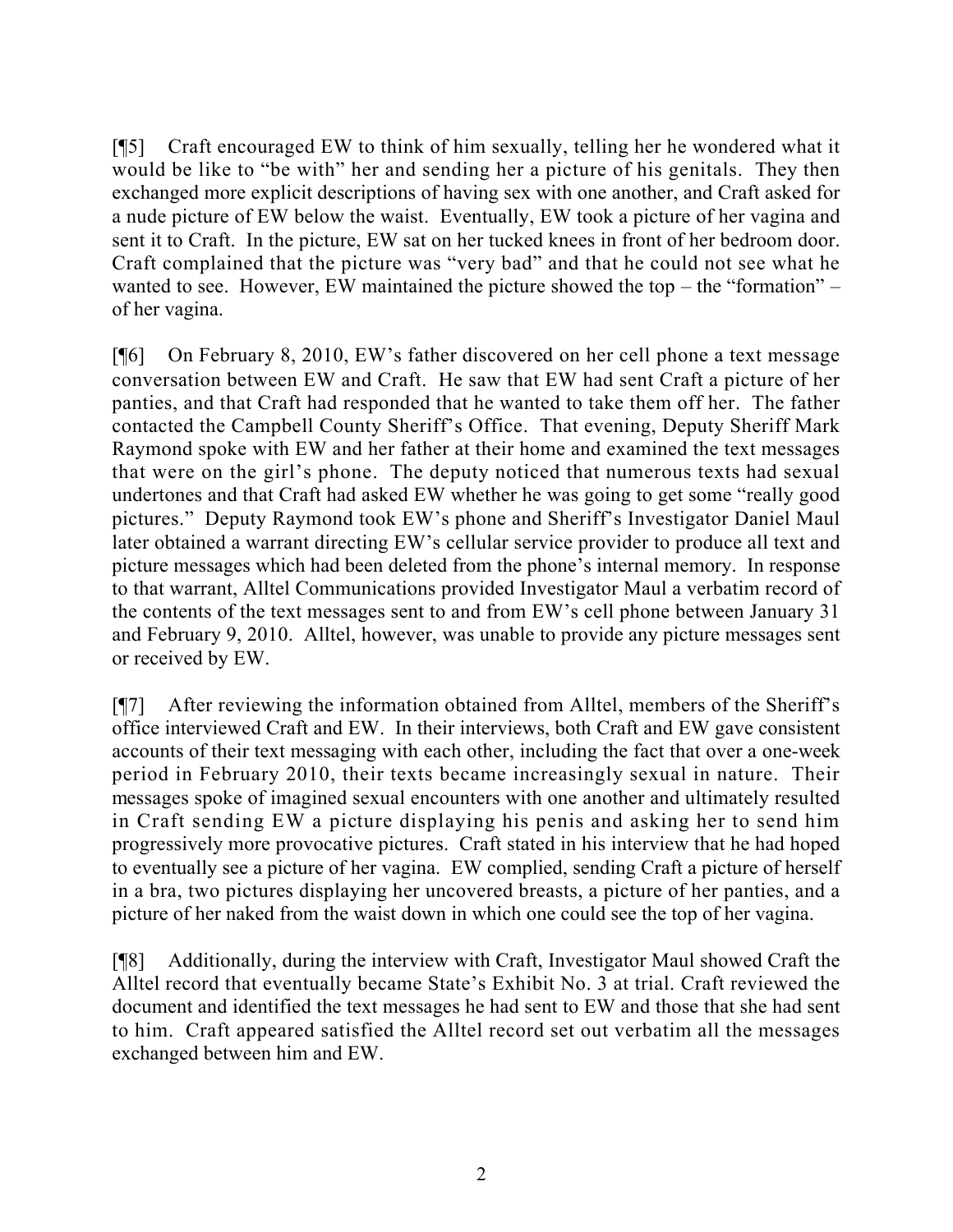[¶9] On July 8, 2010, the State charged Craft with sexually exploiting a child under Wyo. Stat. Ann.  $\S 6-4-303(a)(ii)(B)$  and  $(b)(i)$  (LexisNexis 2011), by causing, inducing, and enticing EW to engage in or be used for the making of child pornography. A jury trial commenced on September 6, 2011, and lasted two days. At the conclusion of the State's case-in-chief, Craft orally moved for a judgment of acquittal. The district court denied the motion. Following the denial, Craft did not present any evidence, and the case proceeded to the jury. The jury found Craft guilty on the charged crime. The district court later sentenced Craft to serve six to eight years in prison. This appeal followed.

### **DISCUSSION**

### *Motion for Judgment of Acquittal*

[ $[$ [10] To prove that Craft sexually exploited EW under Wyo. Stat. Ann. § 6-4-303(b)(i), the State had to establish that he caused, induced, or enticed her to engage in or be used for the making of child pornography. To prove that the picture EW took and sent to Craft was child pornography, the State had to show that it depicted explicit sexual conduct – specifically, that it depicted a lascivious exhibition of EW's genitals or pubic area. Wyo. Stat. Ann. § 6-4-303(a)(ii)(B) and (iii) (LexisNexis 2011).

[¶11] At the close of the State's evidence at trial, Craft's attorney moved for a judgment of acquittal, arguing that, although the State may have proved that Craft caused EW to produce a picture that showed her naked from the waist down, it had not proved that the picture lasciviously or otherwise exhibited her genitals or pubic area. Defense counsel first noted in that regard that Craft had claimed he could not see what he wanted to see in the picture: EW's genitals. Counsel then attempted to distinguish lascivious from nonlascivious depictions of a person's pubic area by noting that the latter would include pictures in a biology text, works of art, and family pictures of a bathing child. In response, the prosecutor reminded the district court of EW's testimony that the picture showed the top part of her vagina and argued that the context provided by the nature of the text messages exchanged between EW and Craft showed that they produced and sent pictures with the aim of generating mutual sexual excitement. The district court, voicing much the same rationale as the prosecutor, denied Craft's motion.

[¶12] Craft contends the district court erroneously denied his motion for judgment of acquittal. In assailing the district court, Craft alludes to matters and relies on legal authorities and analysis that were not presented to the district court.<sup>1</sup> Our review on this

<sup>&</sup>lt;sup>1</sup> In particular, Craft bases his appellate argument on six factors a federal district court employed in *United States v. Dost*, 636 F.Supp. 828 (S.D. Cal. 1986), in determining whether, under the facts of the case before it, a photo depicting the exhibition of a child's genitals was lascivious under 18 U.S.C. § 2256. Craft never mentioned, let alone argued, the *Dost* factors in the district court as support for his motion.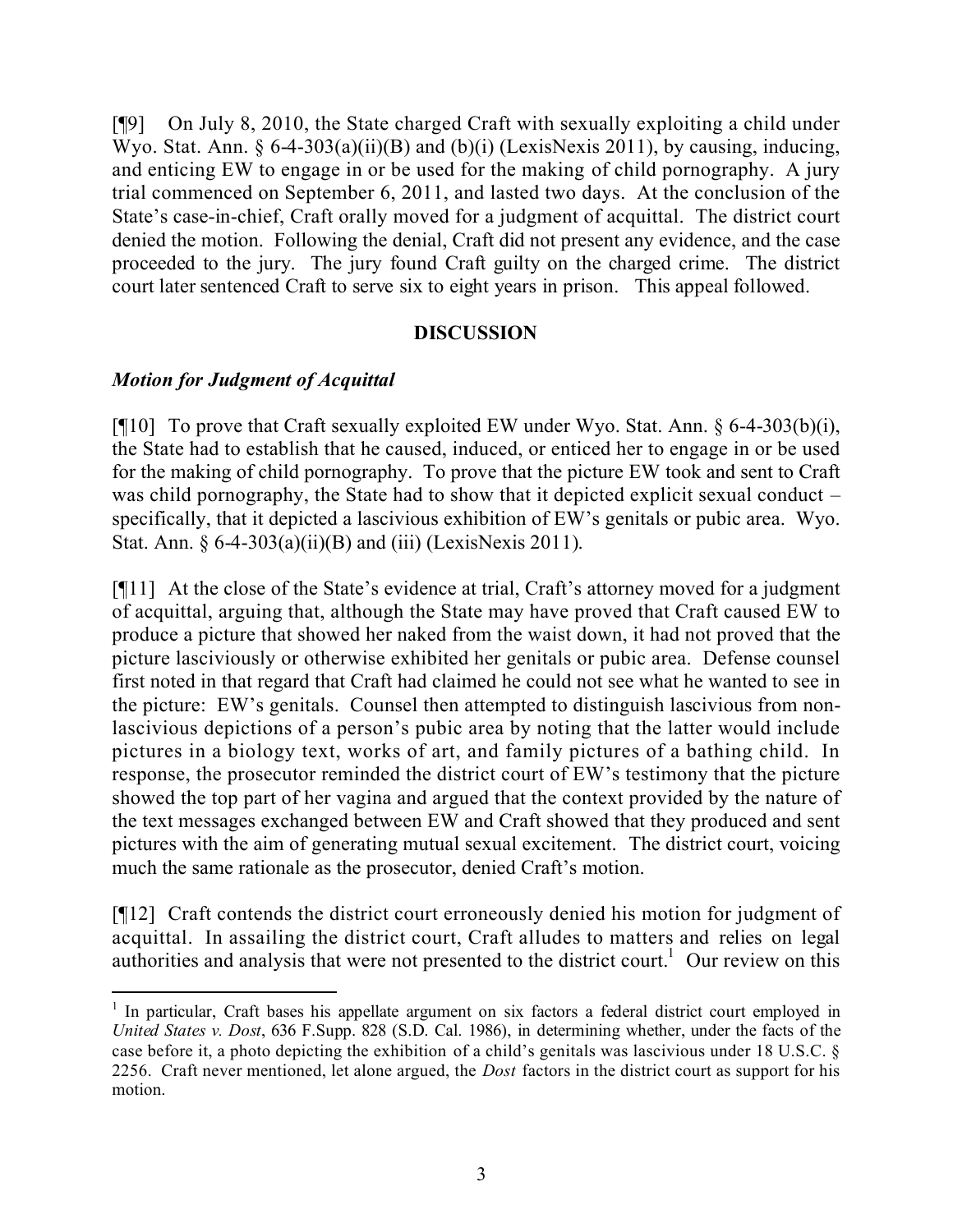issue, however, is limited to whether the district court's decision, given the evidence and arguments at the time, was correct.

[¶13] The salient portion of W.R.Cr.P. 29(a) states in pertinent part:

The court on motion of a defendant . . . shall order the entry of judgment of acquittal of one or more offenses charged in the indictment, information or citation after the evidence on either side is closed if the evidence is insufficient to sustain a conviction of such offense or offenses.

When ruling upon a motion for judgment of acquittal, a district court is called upon to determine, as a matter of law, whether in its opinion there is sufficient evidence to sustain the charge. On review of the denial of a motion for judgment of acquittal, this Court has the same duty. *Montez v. State,* 2009 WY 17, ¶ 18, 201 P.3d 434, 440 (Wyo. 2009). The principles governing a judgment of acquittal motion are well established:

> [T]he district court must assume the truth of the evidence of the State and give to the State the benefit of all legitimate inferences to be drawn from that evidence. If a prima facie case is demonstrated when the evidence is so examined, the motion for judgment of acquittal properly is denied. It is proper to grant a motion for judgment of acquittal only if there is no substantial evidence to sustain the material allegations relating to the offense that is charged. Such a result is indicated if the evidence requires the jury to speculate or conjecture as to the defendant's guilt or if a reasonable juror must have a reasonable doubt as to the existence of any of the essential elements of the crime when the evidence is viewed in the light most favorable to the State.

*Taylor v. State*, 2011 WY 18, ¶ 10, 246 P.3d 596, 599 (Wyo. 2011) (quoting *Martinez v. State,* 2009 WY 6, ¶ 11, 199 P.3d 526, 530 (Wyo. 2009)) (internal citations omitted).

[¶14] At issue in this case is whether the State introduced sufficient evidence proving that EW's pictorial exhibition of her genitals or pubic area was lascivious. The term "lascivious" is not defined by statute. In the absence of a statutory definition, this Court infers that the legislature intended no special meaning for the word but, instead, intended that it be given its ordinary meaning – its common dictionary definition. *Ewing v. State*, 2007 WY 78, ¶¶ 10, 13, 157 P.3d 943, 946 (Wyo. 2007). When "lascivious" is used to describe something like the "exhibition" at issue in this case, its common meaning is "tending or intended to excite lust or sexual desire." *See Black's Law Dictionary* 960 (9<sup>th</sup>) ed. 2009); American Heritage College Dictionary 781 (4<sup>th</sup> ed. 2002); Webster's Third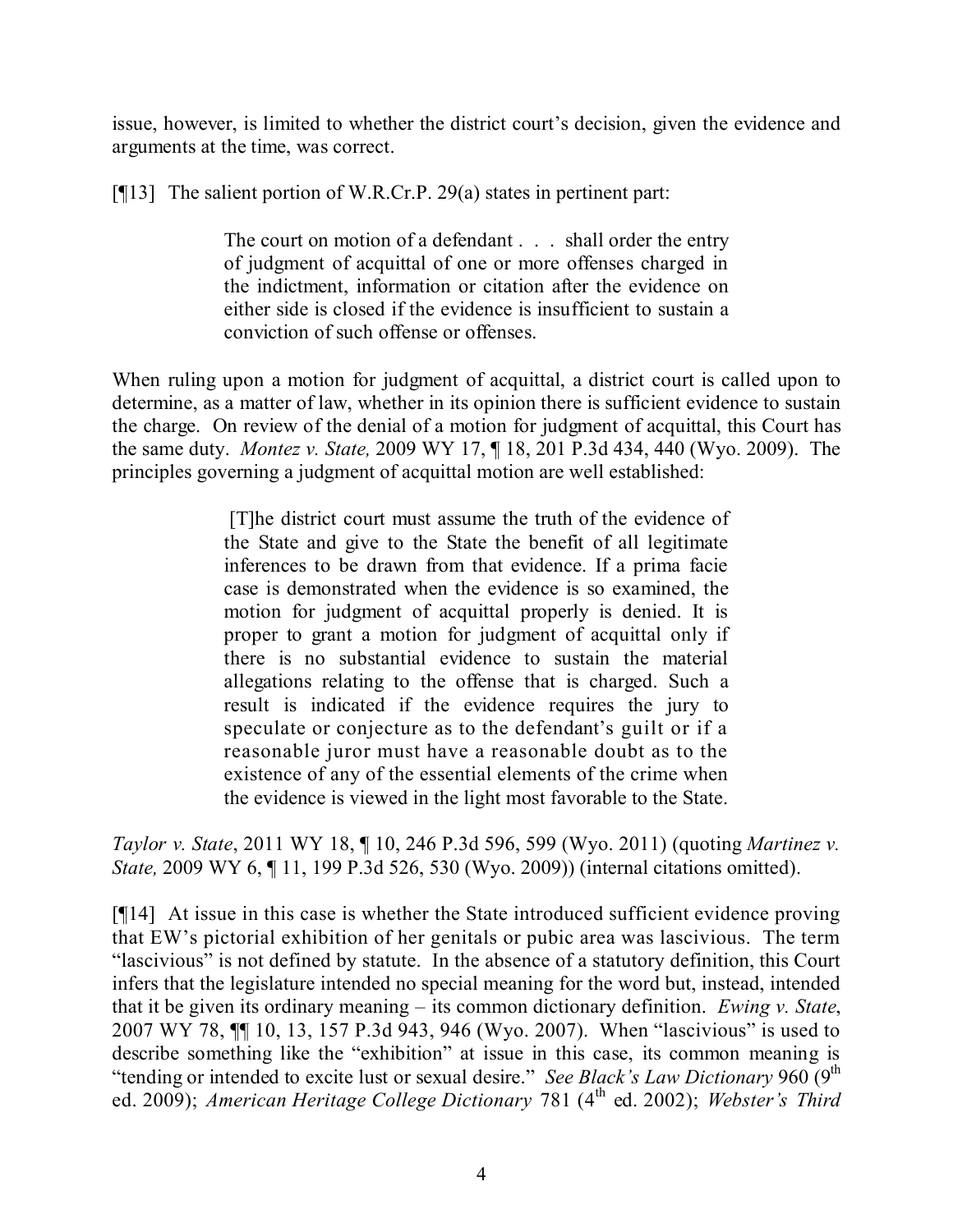*New International Dictionary* 1274 (2002). In our view, the State's evidence relating to both the nature of the picture sent by EW to Craft and the circumstances surrounding the production of that picture sufficiently established that it tended and was intended to sexually excite Craft.

[¶15] The State introduced Craft's and EW's similar accounts of exchanging text messages, which the phone records show became increasingly sexual. After Craft sent EW pictures of his tattoos, she sent him a picture of her face. Craft asked for "better pics," wanting to see more skin, and received a picture of EW from the waist up, clothed only in a bra. Craft then asked EW how many guys she had been with, and they began to talk about their mutual sexual attraction and EW sending him more nude "close-up" pictures. EW then sent Craft a picture showing her bare breasts. Craft told EW that she was hot and that he wished he could be lying in bed with her. A rational jury could certainly find that, through his texts and picture messages, Craft purposely solicited sexual conversations and images from EW that would sexually arouse him. This amply meets the dictionary definition of lascivious.

[¶16] The State underscored that view by introducing evidence that, slightly less than a day later, Craft and EW engaged in an imaginary sexual encounter through their text messages. The following day, Craft again encouraged EW to think of him sexually by wondering in text messages what it would be like to "be with" her and by sending her a picture of his genitals. Those messages apparently further heightened their gradually mounting mutual sexual excitement, for they then exchanged more explicit descriptions of having sex with one another. EW spoke of slowly undoing Craft's jeans and masturbating him. Craft responded "u go girl mmmmmm" and told her he was imagining cupping her breasts, nibbling on her nipples, and caressing "that sweet ass of yours." Together, they spoke of EW sitting in Craft's lap, removing her panties, and lowering herself on him and having intercourse. EW then had Craft imagine her performing fellatio on him. Craft responded that he was "rock solid and achin to be inside u."

[¶17] Craft then also asked for a picture of EW "below the waist." EW insisted on shaving first but eventually – in the early morning hours of February 8,  $2010 - \text{took}$  and sent the requested picture of her vagina. In the picture, EW sat on her knees in front of her bedroom door wearing only a tee shirt, thereby drawing attention to the naked lower half of her body. Although EW took the picture from a tilted angle slightly above her head, the picture showed the top – the "formation" – of her vagina.

[¶18] We agree with the district court that sufficient evidence existed for the case to be submitted to the jury. Given the State's evidence, a jury could rationally conclude beyond a reasonable doubt that EW's picture, like the pictures and conversations that preceded it, tended to and was mutually intended to sexually excite Craft. That is, the State sufficiently proved that EW's pictorial exhibition of her genitals and pubic area was "lascivious" in the ordinary sense of the word. We therefore conclude the district court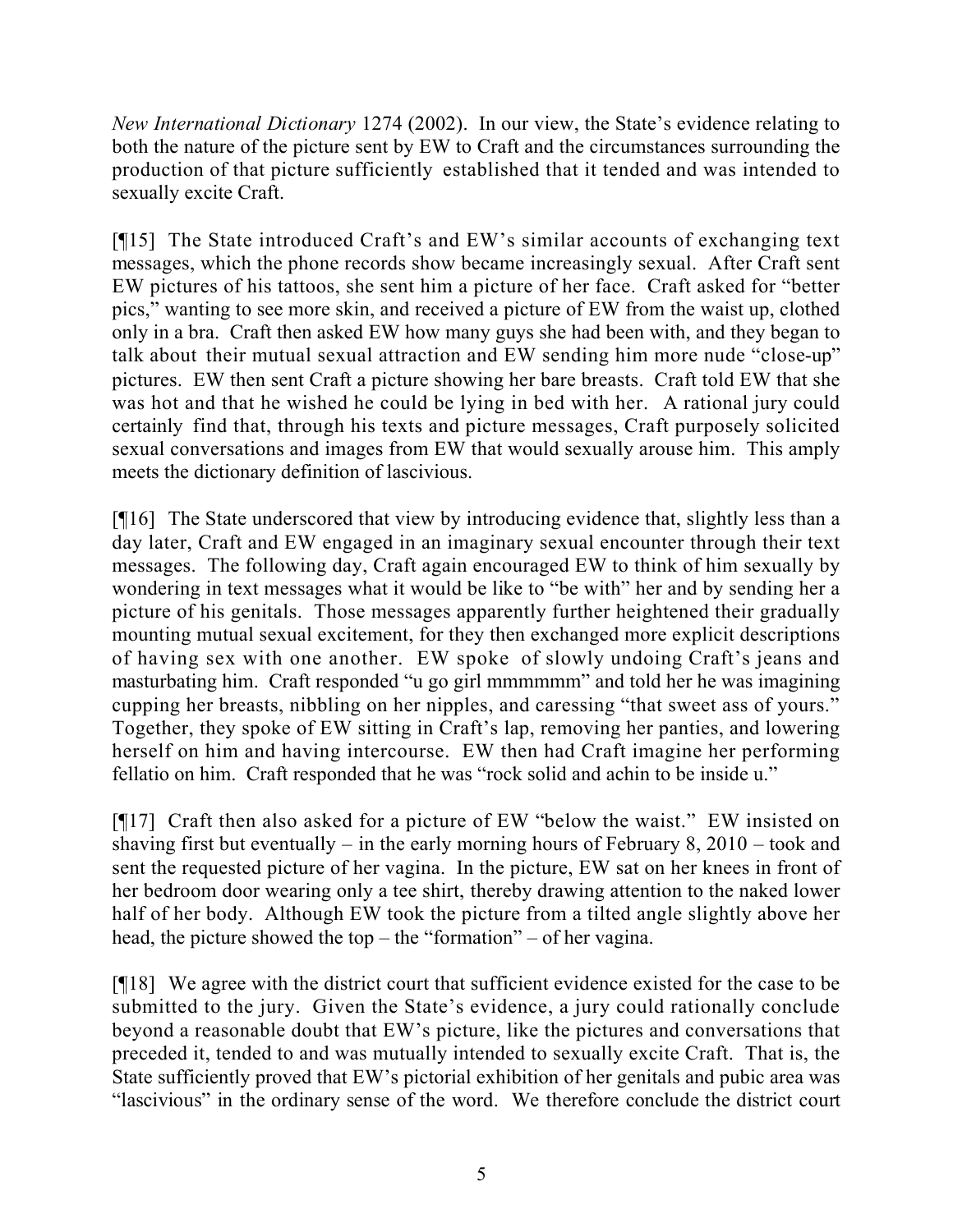correctly denied Craft's motion for judgment of acquittal and allowed the jury to ultimately determine whether the State had proved his guilt beyond a reasonable doubt.

## *Prosecutorial Misconduct*

[¶19] At trial, Craft objected to the admission of State's Exhibit No. 3, the verbatim record of the text messages exchanged by Craft and EW, on the ground that the text messages were hearsay.<sup>2</sup> The prosecutor responded that he was not offering the content of the text messages to prove the truth of any statements made in those messages. Rather, he was offering the exhibit to prove that, regardless of the truth or falsity of any assertions made in the text messages, Craft and EW in fact made and exchanged back and forth statements having a sexual nature. The district court admitted the exhibit.

[¶20] Craft does not challenge on appeal the district court's admission of State's Exhibit No. 3. Rather, his complaint concerns the prosecutor's reference to that document in his closing argument. Specifically, Craft claims the prosecutor impermissibly told the jury in closing to use the exhibit as evidence that what he and EW said in those messages was true.

[¶21] Craft did not object at trial to the prosecutor's argument. As a general rule, the failure to timely object to the prosecutor's improper argument is treated as a waiver unless it is so flagrant as to constitute plain error, requiring reversal. *Trujillo v. State*, 2002 WY 51, ¶ 4, 44 P.3d 22, 23-24 (Wyo. 2002). Under the plain error doctrine, Craft must demonstrate by reference to the record a violation of a clear and unequivocal rule of law in a clear and obvious, not merely arguable, way resulting in a denial of a substantial right to his material prejudice. *Proffit v. State*, 2008 WY 103, ¶ 34, 191 P.3d 974, 983-84 (Wyo. 2008). To satisfy the prejudice prong, Craft must show a reasonable possibility exists that, but for the error, the jury would have returned a more favorable verdict. *Id*., ¶ 34, 191 P.3d at 984. After a careful review of the prosecutor's closing argument, we find Craft has not satisfied his burden.

[¶22] Primarily, we are not convinced the prosecutor's comments were improper. In his argument, the prosecutor asked the jury to consider EW's testimony, Craft's statements to Investigator Maul, and the record of the text messages set out in State's Exhibit No. 3. With respect to the exhibit, the prosecutor asked the jury to pay special attention to the content of Craft's messages, most of which were questions or requests rather than statements of purported facts, and the responses they invoked from EW. The closest the prosecutor came to touching upon the truth of any of Craft's or EW's assertions was in his reference to Craft's texted statement that he did not want to get in trouble over their communications. Even then, however, the prosecutor did not ask the jury to use that

<sup>&</sup>lt;sup>2</sup> "Hearsay" is defined as "a statement, other than one made by the declarant while testifying at the trial or hearing, offered in evidence to prove the truth of the matter asserted." W.R.E. 801(c).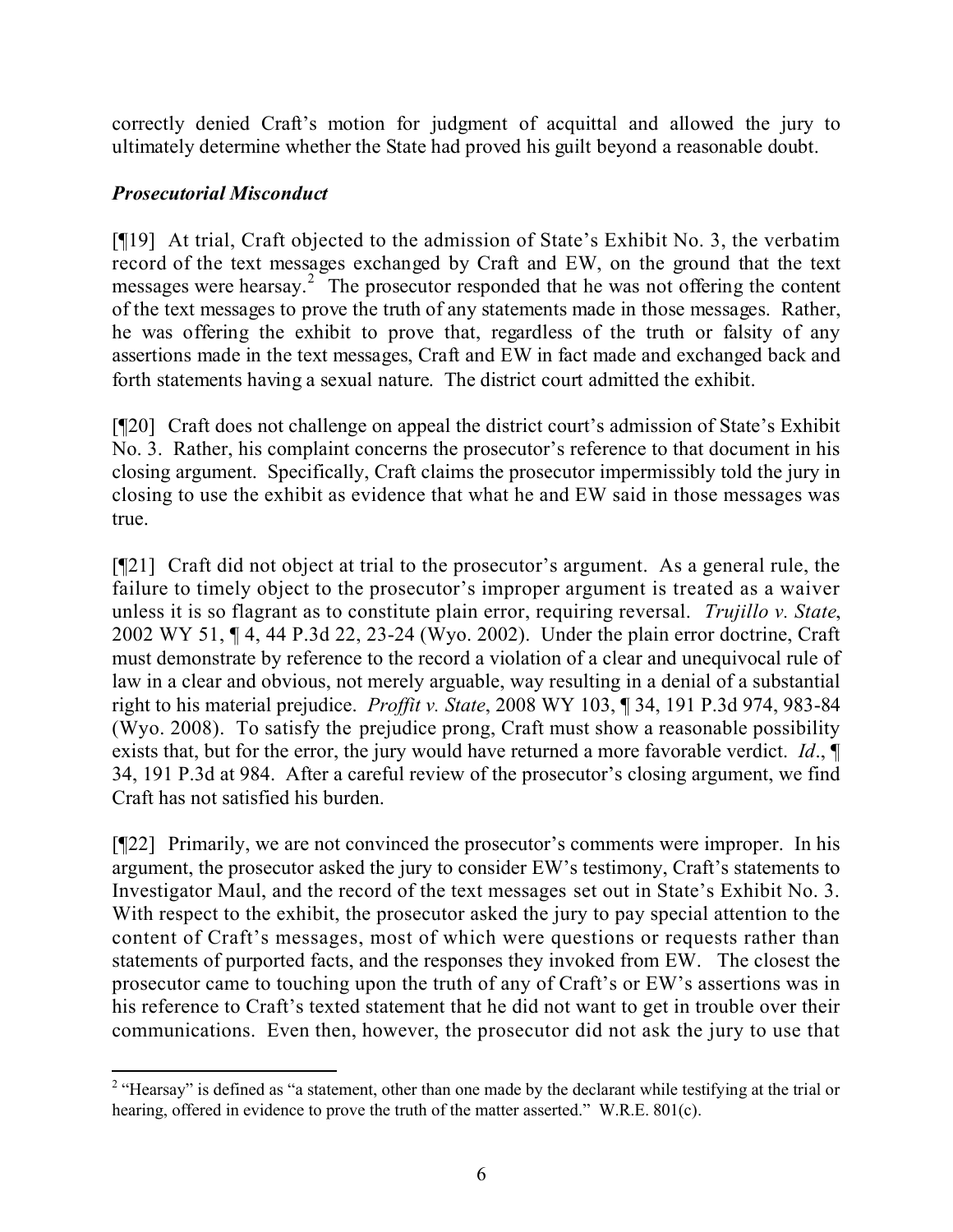statement as proof that Craft truly did not want to get in trouble, or that he was scared. Instead, he urged the jury to use the statement as circumstantial evidence that Craft knew that his sexualized contacts with EW were wrong. In short, the prosecutor limited the argument regarding the exhibit to the proper non-hearsay purposes for which he sought its admission – to show that Craft and EW made and exchanged back and forth statements having a sexual nature.

[¶23] As the State points out, the introduction of a verbal exchange that comprises the operative events of a crime does not violate the hearsay rule because, in such cases, the words have legal significance independent of what they assert. That is, the value of the exchange lies not in proving the truth of the matters asserted, but in proving the occurrence of a series of verbal events which constitute the commission of a crime. 4 Christopher B. Mueller & Laird C. Kirkpatrick, *Federal Evidence* § 8:18 (3d ed. 2007). Similarly, when the mere fact that persons spoke of a particular matter provides circumstantial evidence of criminal behavior regardless of the truth or falsity of the statements made, the hearsay rule permits a prosecutor to convey that information to the jury. *Guerra v. State*, 897 P.2d 447, 460-62 (Wyo. 1995) (daughter's letter to defendant asked about buying marijuana on credit); *see also United States v. Monaco*, 700 F.2d 577, 582 ( $10^{th}$  Cir. 1983) (testimony of undercover officers about prostitute's descriptions of their services and prices was introduced to prove the encounters took place, not to prove the truth of what services were available at what price).

[¶24] In a similar vein, a prosecutor may properly use out-of-court statements to show their effect on the hearer, to explain why the hearer did what he did or why a conversation took a particular turn. The hearsay rule does not prohibit using the statements in that manner because it does not relate to proving the truth of those statements. 4 Mueller & Kirkpatrick, *supra,* § 8:20; *see also Proffit*, ¶ 21, 191 P.3d at 970. Under the same theory, a prosecutor may use such statements to prove the probable state of mind they induced in the hearer, such as the hearer's having knowledge or motive with respect to his subsequent conduct. *Id*; *see also Kenyon v. State*, 986 P.2d 849, 853 (Wyo. 1999).

[¶25] These are precisely the purposes and uses that the prosecutor advanced in his closing argument. He essentially argued that State's Exhibit No. 3 was circumstantial evidence that Craft said things that caused EW to take a pornographic picture of herself: that, in effect, Craft sending text messages – regardless of their truth – was a causing, enticing, and inducing that Wyo. Stat. Ann. § 6-4-303 prohibited, and that the exhibit showed the effect of his messages on EW. The prosecutor did not ask the jury to use the exhibit to prove that Craft and EW spoke truthfully to one another. Viewing the prosecutor's argument in proper context, we cannot say the prosecutor violated a clear rule of law. Consequently, we cannot find the existence of plain error.